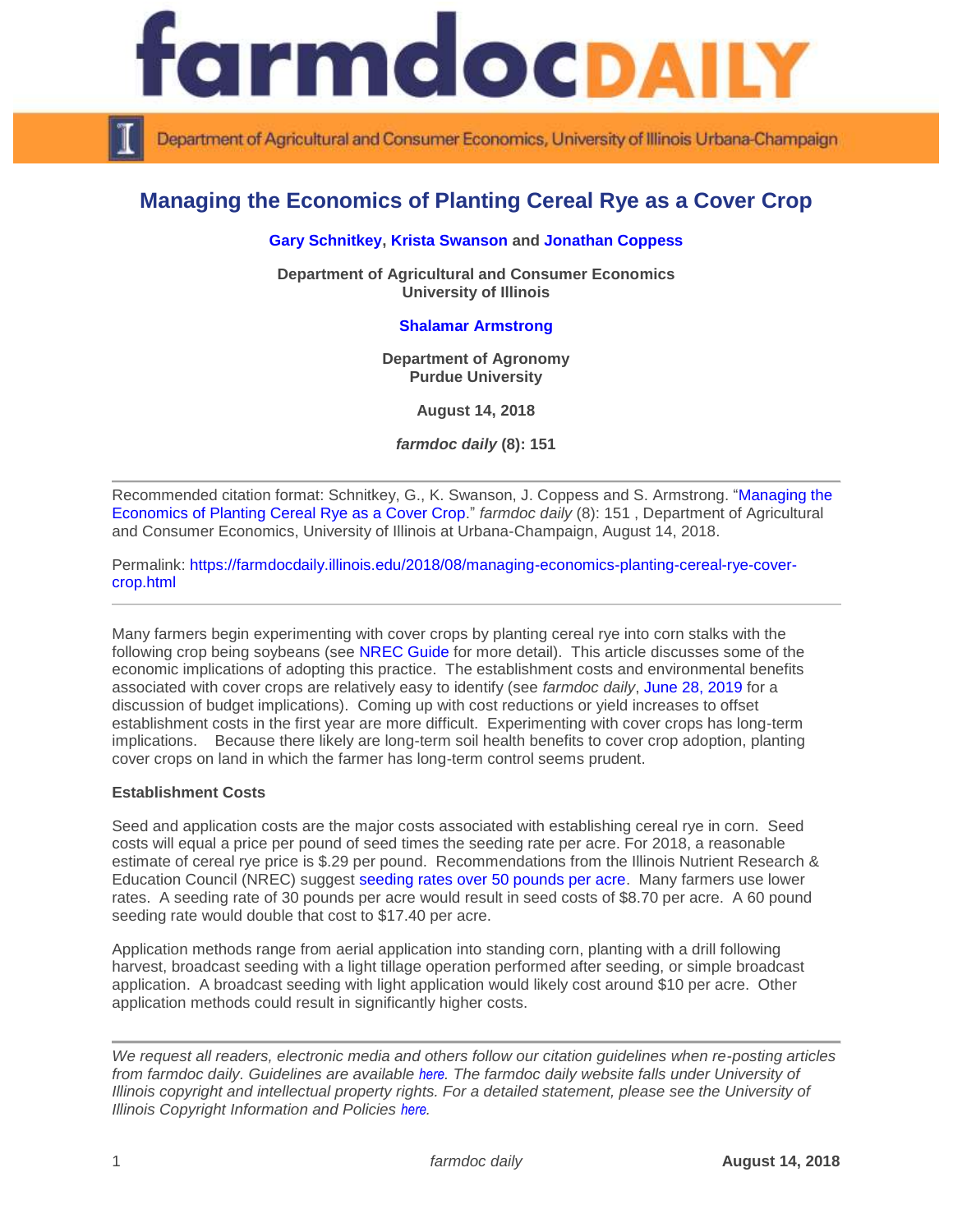An estimate of costs with a 30 pound rate, broadcast seeding with light working is around \$18.70 per acre. Costs will increase from this \$18.70 level with higher seeding rates and different methods of seed application.

## **Benefits from Cover Crops**

Several continuing studies show that use of cereal rye reduces nitrogen entering into drainage tile (Roth, [et.al.\)](https://www.sciencedirect.com/science/article/pii/S0308521X17304535), suggesting that use of cereal rye will consequently reduce nitrogen effluent entering streams, rivers, lakes, and eventually oceans. Nitrogen runoff reductions have societal benefits related to maintaining safe drinking water supplies, enhancing aquatic environments, and reducing nitrogen effluent into the Gulf of Mexico.

Research also shows that continual use of cover crops has soil health benefits including a gradual increase in soil organic matter. An increase in organic matter likely will improve nutrient and water holding water holding capabilities of the soil, which could have yield enhancing benefits, particularly in drought years. Many long-term practitioners of cover crops indicate that there are many other benefits. While there are good, plausible reasons to believe in these future benefits, few side-by-side comparisons of use and non use of cover crops are available in the public sector.

An important feature of both of these benefits is that they will not generate a financial return to farmers in the year in which soybean are planted. Sequestering nitrogen will not reduce fertilizer costs or necessarily increase soybean yields in the first year. Benefits from soil health will occur in the future after several years of planting cover crops. As a result, other ways of mitigating establishment costs are needed.

## **Costs and Yields**

Ways of mitigating establishment costs include reducing other costs or increasing yields. For many farms, the elimination of tillage passes may offset establishment costs. Take, for example, a situation in which a farmer performs two tillage passes during the transition from corn stalks to sovbeans. If these tillage passes are eliminated and soybeans are planted no-till into the cover crop, the cost of those tillage passes will not be incurred. These two tillage passes would have a cost of more than \$20 per acre. Saving \$20 per acre may offset establishment costs and any changes in the costs of the herbicide program.

Yields can vary with and without cover crops. A recent study of cover crops suggest that cover crops have little to no negative impact on yields, with some soybean yields increasing as the result of cover crops (https://www.extension.iastate.edu/news/nine-year-study-reports-improved-yields-following-cerealrye). For the first year of cover crop use, building a budget with the same yield between use and non-use of cover crops seems reasonable.

# **The Decision and Choice of Farmland**

Obviously, profitability concerns for 2019 are a major consideration when deciding to adopt cover crops. Despite the initial cost and associated reduction in returns, experimenting with cover crops has strategic, long-term implications. Long-term benefits may accrue from cover crops. Moreover, some practices like cover crops may become part of regulated nutrient management plans in the future.

The long-term benefits associated with cover crops are more likely to occur with continual use. Since these are long-term benefits, farmers must maintain control of farmland to receive those benefits. Planting cover crops on owned farmland seems the prudent choice. Discussion should occur between farmers and landowners when cover crops are used on rented farmland. Share rent farmland may be good candidate for cover crops, particularly if the landowner is willing to share in establishment costs and the landowner and farmer have a long-term relationship. Cash rented farmland has more problems. Likely the farmer would have to bear all the establishment costs and maintain control of the farmland for many years to receive benefits. These problems become larger for "High" cash rent farmland with a good chance of turnover. Short-term leases and long-term benefits are hard to match. Communication between the landlord and tenant is important in finding an effective solution that works for both parties. Under any rental arrangement, land owners at least need to share in costs before use of cover crops seems warranted on rented farmland.